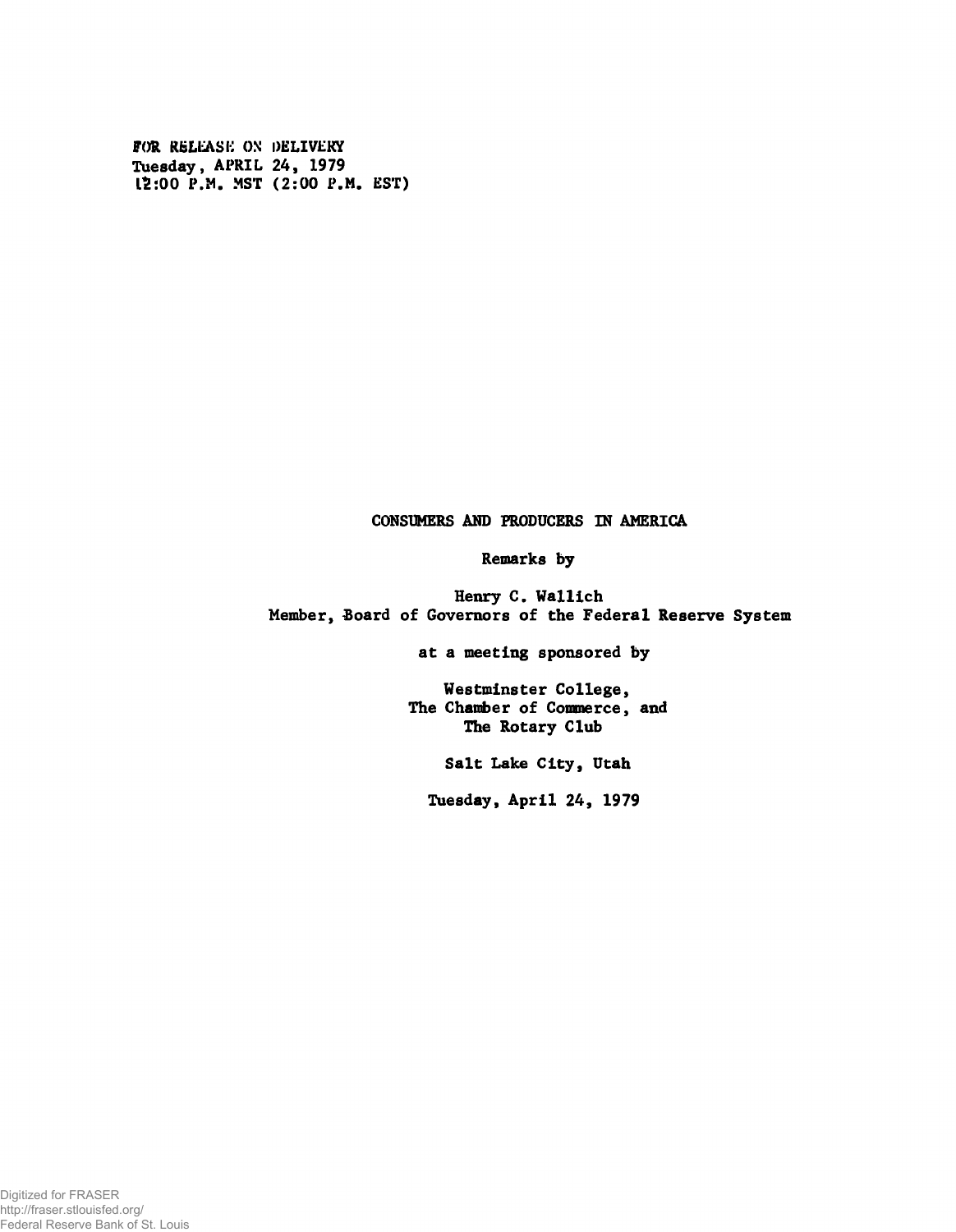## CONSUMERS AND PRODUCERS IN AMERICA

Remarks by

Henry C. Wallich Member, Board of Governors of the Federal Reserve System

at a meeting sponsored by

Westminster College, The Chamber of Commerce, and The Rotary Club

Salt Lake City, Utah

Tuesday, April 24, 1979

I am grateful to Westminster College and i.ts president, Dr. Helmut Hofmann, for giving me this opportunity to address the Chamber of Commerce and Rotary Club of Salt Lake City on the topic "Consumers and Producers in America." In this free enterprise country, the consumer is king. That is elementary. A business will prosper if it can produce a better mousetrap that the consumer wants. It will have to go out of business if it insists on turning out: goods that the consumer does not want, or if it just cannot compete. We do not allow the Government to make decisions as to what is to be produced and consumed, give or take a few qualifications. The consumer, by casting dollar votes in a free market, makes those decisions. That is what a free enterprise, market economy is all about. That is why the United States has achieved such a high standard of living.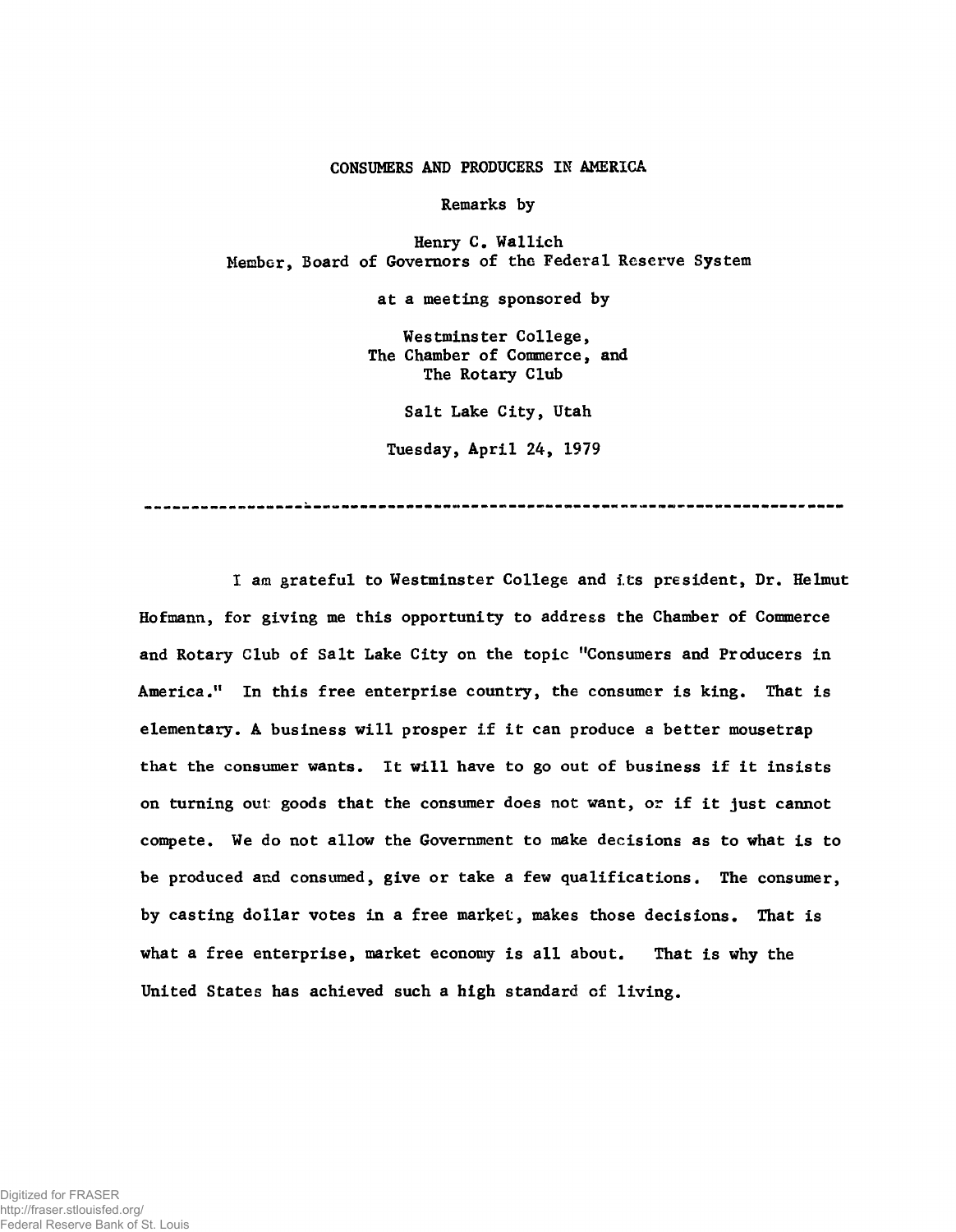Thus far the textbook. How about the reality? The consumer, or at least consumer advocates, today are indeed in the saddle. But the consumer occupies this rightful role not only by virtue of competition for his dollar, but through Government mandates laid upon producers. These mandates are farranging. They run from rules concerning what is to be produced, how it is to be produced, and on what terms and conditions it can be sold, to regulations affecting the supply of essentials, such as energy, and further to the tax system which determines how much the businessman will have left over to invest and, therefore, how efficiently he will be able to produce. In large part, the thrust of these laws and regulations is to improve the lot of the consumer at greater or lesser expense to the producer. Today, their ultimate consequence is becoming obvious to all: Producers cease to be efficient, their costs go up, the consumer pays more, and our standard of living has almost ceased to rise.

The fundamental truth is, of course, that the consumer cannot live without the producer. In fact, most consumers are also producers, as businessmen, workers, farmers, and in every other endeavor. The notion, therefore, that the consumer should be protected against the producer is prima facie open to logical challenge. The law, and even the language of the law, seems to ignore this obvious fact. In regulatory language today, hundreds of pages of which sometimes come to the Federal Reserve Board for approval in a single week, the word "consumer" is used where in the past one would have said people, or individuals, or Americans, or men and women. The law wants us to be a nation of consumers, in confrontation, it seems, with our enemy the producer.

-2-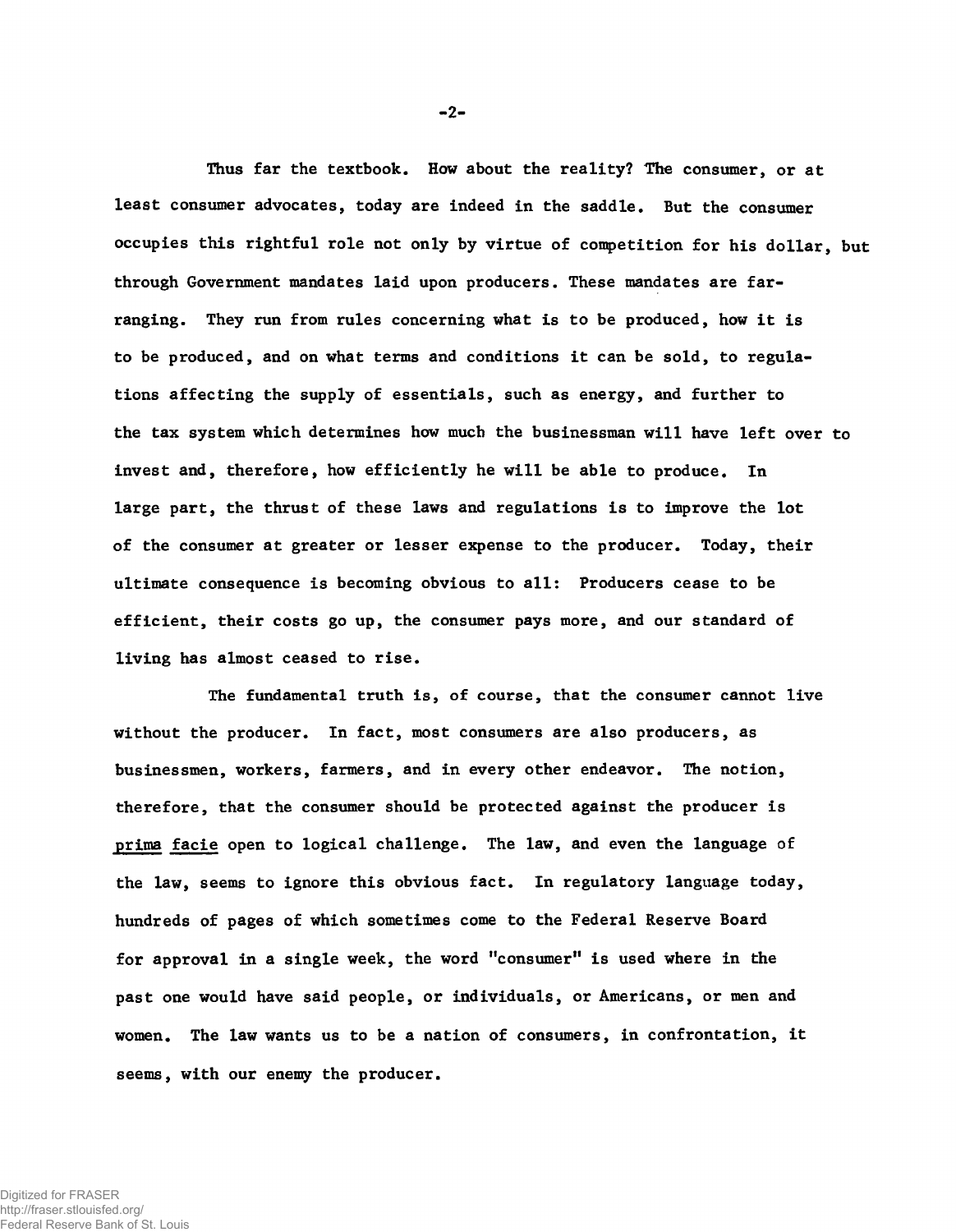To document vhat I am saying, I would first like to go over some of the most serious instances where national policy and legislation pit consumer against producer and then to review some of the consequences which are already becoming only too apparent.

First, there are the transfer expenditures in the Federal budget, which as a per cent of GNP have risen from 5 per cent through most of the 1960's to almost 10 per cent-for Fiscal Year 1978. Not all of these transfer payments, to be sure, are pure gifts from producers to nonproducers. To the extent that people paid Social Security taxes, and interest was accumulated thereon, they are merely getting their own money back as they would from a life insurance company. But, of course, Social Security benefits far exceed these amounts, being essentially financed by taxes on the working population to support the retired population. Unemployment compensation, welfare benefits and a variety of other intrinsically meritorious but nevertheless expensive programs swell the transfers from producers to nonproducers.

The tax system is set up to favor the consumer at the expense of the producer. At the corporate level, taxes are levied on profits that the Department of Commerce does not classify as true profits. During the past year some 3G per cent of reported profits after tax resulted from underdepreciation and from inflationary inventory appreciation. These do not add to a company's ability to pay taxes or dividends or to make new investments. Because taxes must be paid on such phantom profits, less is left for corporate reinvestment and for dividends out of which new investments might be made by individuals. In addition, the double taxation of dividends —

-3-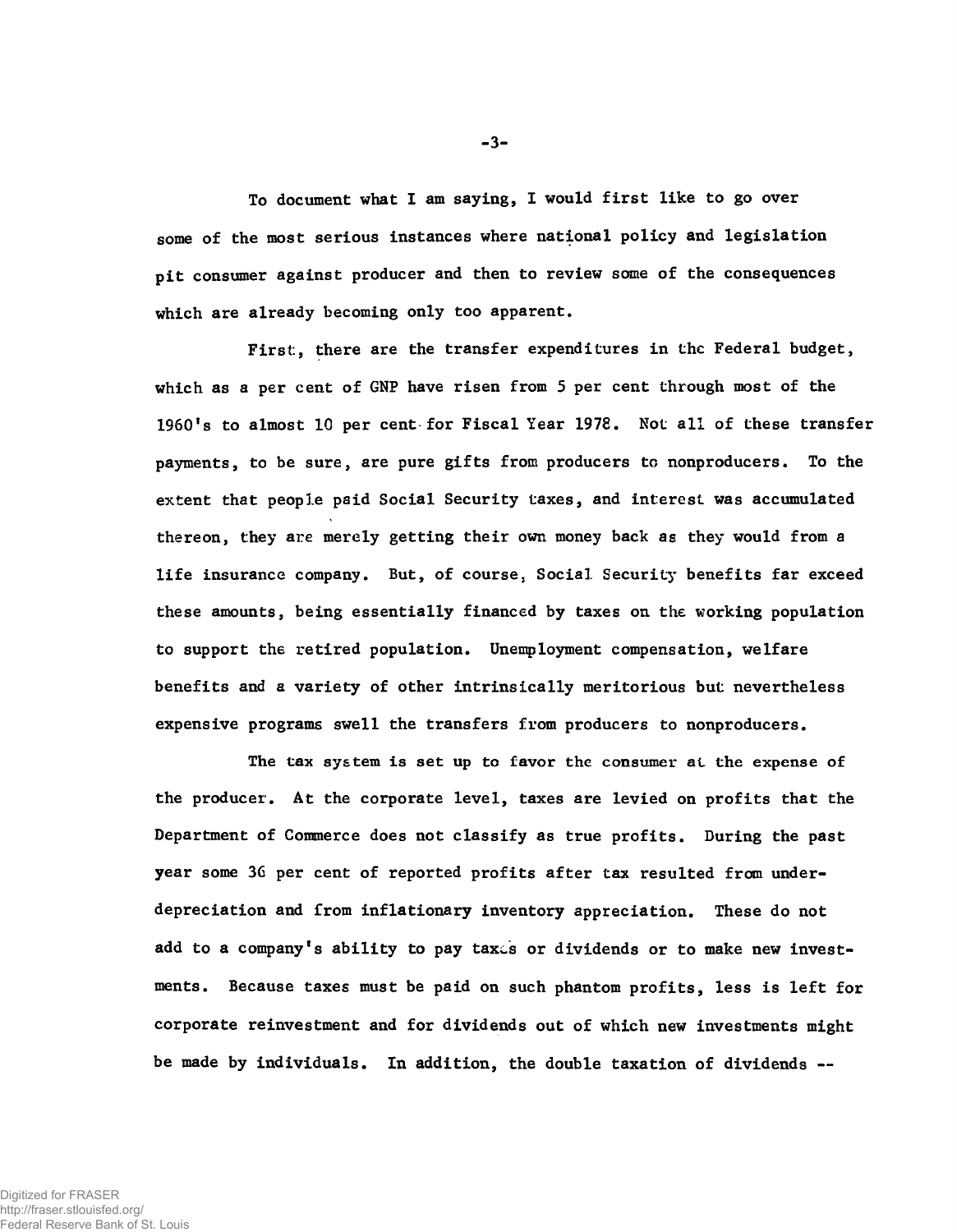once as income to the corporation, and again as income to the stockholder -cuts down a type of income that has a high probability of being reinvested.

At the level of the individual taxpayer, we have a steeply progressive income tax that is bound to work as a disincentive even for income earners in relatively modest income brackets. On the other hand, we do not tax Social Security income, making it more attractive to retire. At the upper end of the income scale, we distinguish between earned and "unearned" income. On earned income there is a cap of 50 per cent, on "unearned" income the tax reaches as high as 70 per cent, not taking into account State, local, and capital gains taxes as applicable. "Unearned" income is the income from investments that were taxed once before when the taxpayer saved the money and made it available as capital to the economy by investing it. For a society that would like to raise its productivity, this is the most useful type of income and it gets the worst treatment in our tax system.

The capital gains tax is another instance of anti-producer taxation. It is aimed directly at the enterprise and risk taking that is needed in an economy where investment decisions are made by individuals and not by the State. Today, when inflation has doubled prices since 1968 and quadrupled them since 1943, much of what the tax collector calls capital gains is strply the result of asset prices keeping up, more or less, with inflation. In the stock market, as we know, prices have kept up with inflation less rather than more. The capital gains tax, therefore, is in large part simply a tax on capital, not on gains. Either way, of course, it penalizes the successful producer. Capital that is employed essentially in consumption, as in owneroccupied homes, receives preferred treatment through roll-overs and lifetime exemptions.

Digitized for FRASER http://fraser.stlouisfed.org/

Federal Reserve Bank of St. Louis

 $-4-$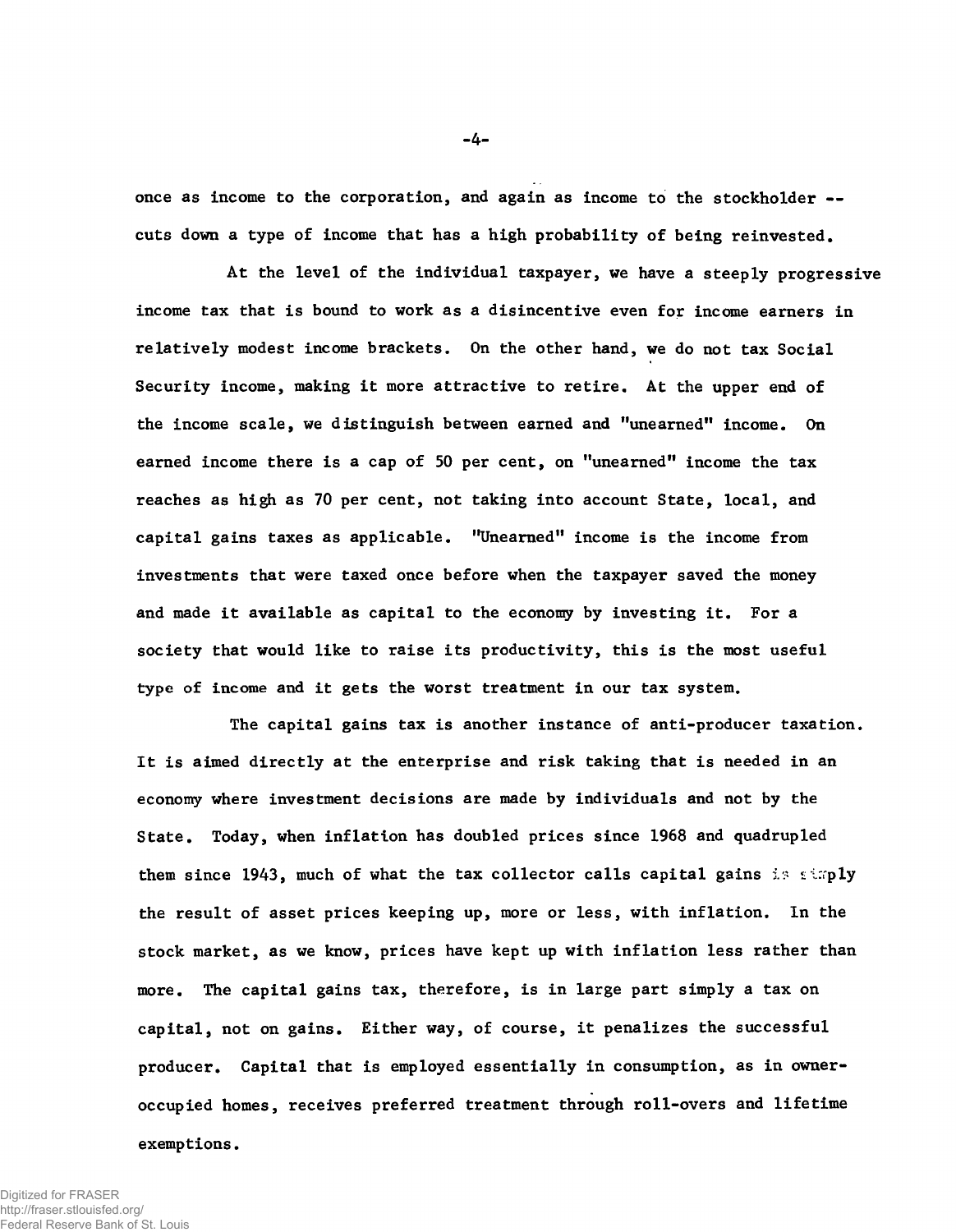A third area in which the consumer is favored at the expense of the producer is in the treatment of savings. This discriminatory treatment is effectuated through government regulation and through the tax system which does not allow adjustments for inflation. It is difficult enough, in a country of rising taxes, rising inflation, and diminishing growth, to make ends meet. It is more difficult, under these conditions, to hold expenditures below income to put aside regular amounts. What is most difficult of all, today, is to preserve the real value of what has been saved.

Unlike practices in some other countries, in the United States the saver gets no special tax advantages. At most, savers who happen to be debtors can look upon the deductibility for income tax purposes of the interest paid as a form of subsidy to saving since debt repayment is a form of saving. The mechanism of the subsidy, which, of course, is quite unintended by the legislator, works as follows. At today's high rate of inflation, the interest rate contains a sizable inflation premium. In an economic sense, this can be thought of as a form of repayment of capital. The value of the principal of the debt diminishes through inflation, while the debtor compensates the lender by paying him the inflation premium. Tax deductibility of the full nominal interest rate, including the inflation premium, can, therefore, be viewed as a special aid to saving. But in order to get this subsidy to saving, the consumer must first have borrowed. All the forces of inflation and taxation work against those not in debt. Essentially it is consumption on credit, rather than net saving, that is supported in this way. On balance, tax deductibility of interest on housing

-5-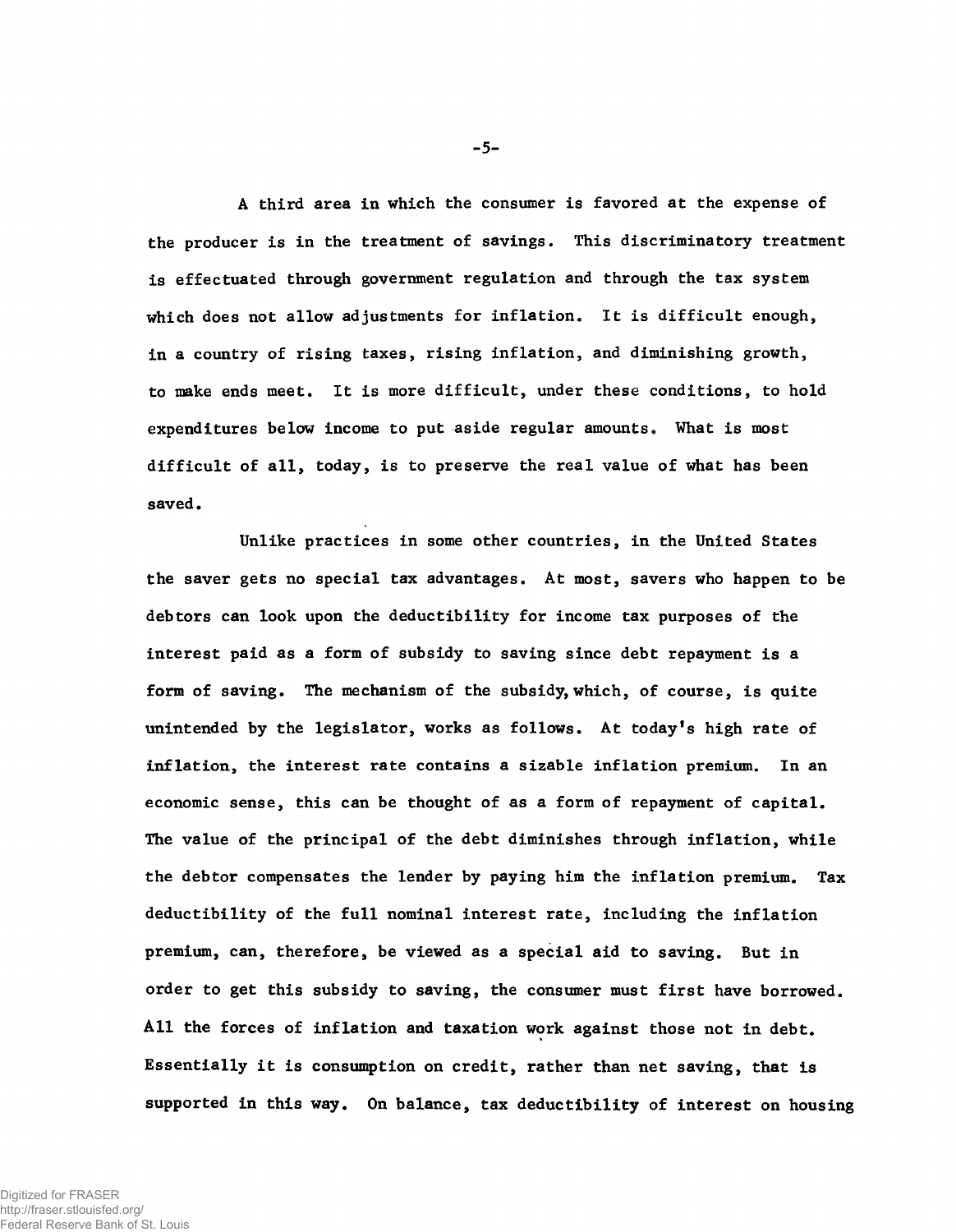and consumer credit turns out to be simply one more of many devices favoring the consumer against the saver.

The net saver, on the other hand, is really hurt by the same tax mechanism. The interest that the saver receives usually contains some compensation for inflation, even though inadequate in many instances. This premium is not income in an economic sense, any more than are insurance benefits paid for losses from accidents or fire. The latter, naturally, are not treated as taxable income. The inflation premium, whose function it is to make up for the damage from inflation, is taxable. Money is the only depreciating asset on which even a business user cannot charge depreciation.

Unless the saver is well-to-do or even wealthy, moreover, worse treatment looms. Savings or time deposits are the natural investment medium for a small saver. Interest rates on all such deposits below \$100,000 are subject to ceilings under Regulation Q of the Federal Reserve and other Federal regulators. Passbook savings at commercial banks are limited to 5 per cent; time deposits for various periods are capped at somewhat higher rates. All of these rates are below market rates and have been for some time, with the exception of the recently introduced six-month money market certificates which have been snapped up by many savers who could put up the minimum of \$10,000. The plight of the small saver has come very much to the forefront in recent weeks and is under intensive study by Government agencies. It urgently calls for redress.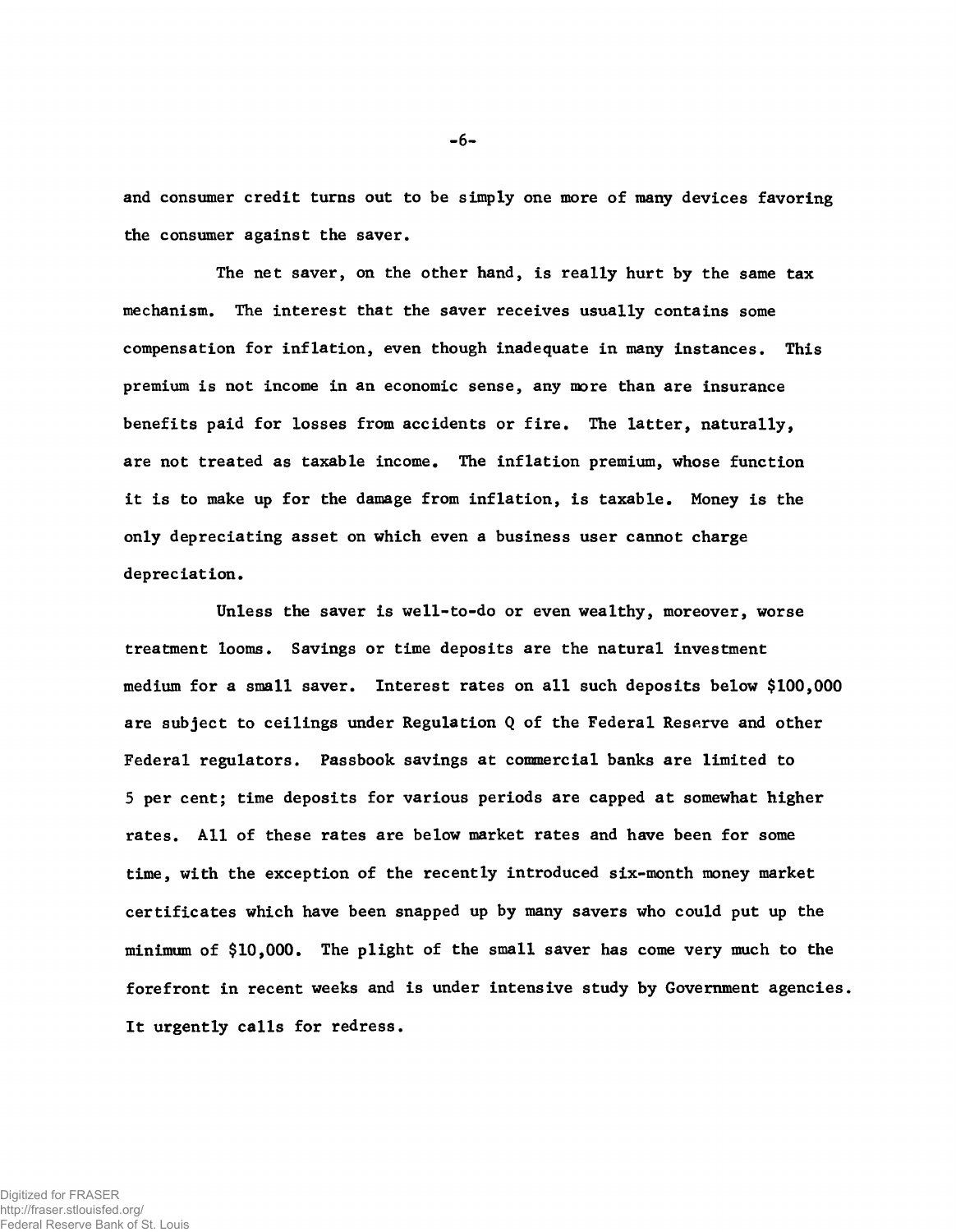Another area in which the saver encounters adversity is the stock market. I have already conmented on the depressive effects of the capital gains tax, the double taxation of dividends, and the taxation of phantom profits in times of inflation. These factors combine with high Government-mandated costs for health, safety and environmental purposes in reducing the attractiveness of American equities. Pension fund regulation makes it difficult for investment managers to buy stock, particularly in small and new businesses, and contributes to the dismal experience that savers who invested in common stocks have had over many years. Financial success, in recent years, has been limited largely to those who purchased homes, usually by incurring debt rather than by using savings.

The adverse treatment and experience of the saver in the American economy must properly be viewed as part of our general tendency to penalize the producer and favor the consumer. Without saving, production is bound to suffer. To grow, the economy needs investment. To invest, there must be savings. The United States has become a low saving country, compared to other nations. The personal saving rate in the United States is in the range of 5 per cent of disposable personal income. This compares with about 14 per cent in Germany and 24 per cent in Japan. Accordingly, investment and growth in those countries historically have been on a much larger scale than in our own country. Savers are, in fact, among the most important producers, since they produce capital. Their neglect, to the benefit of the consumer, is part of the syndrome of favoring consumption at the expense of production.

-7-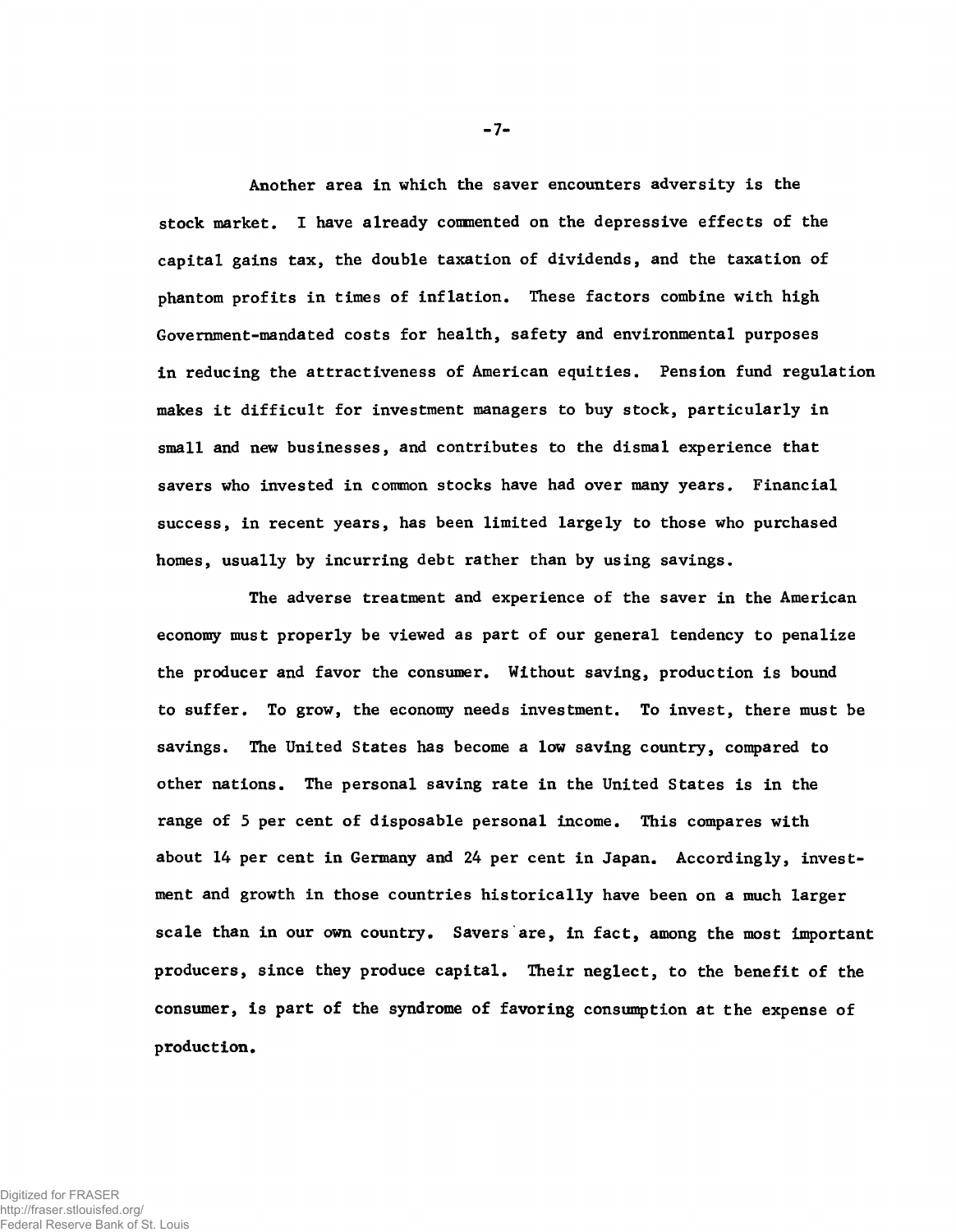Government regulations of a wide variety have also tilted the balance between consumption and production. These regulations are of many entirely different sorts. It is only their common denominator -- less production -- that is the same.

Many regulations, needless to say, pursue and sometimes achieve good objectives including monetary savings. Thanks to environmental investments imposed on business, we breathe cleaner air and enjoy cleaner water, and, as a result, may have less illness and lower expenditures for medical care. Workers are safer on the job and drivers are safer in traffic, provided we do not allow the greater safety of seat belts, etc. to lure us into more risky driving. But the costs are undeniable. The annual compliance costs of energy and environmental regulation imposed upon industry have been estimated at \$7.8 billion. For consumer health and safety, the analogous costs have been estimated at \$5.1 billion. The additional cost of safety features in automobiles have been estimated at \$666 per car. Confronted with such numbers, one is bound to wonder whether the consumers appreciate what they get, and where they bear measurable cost, whether they consider it worthwhile.

Regulation proliferates rapidly in many other areas, including the financial, which I have an opportunity to observe and participate in at close quarters. Its purpose usually is to protect the consumer against the producer, although in many cases it also deals with issues of producer versus producer and among competitors. Sometimes it is the public interest **effects.** to quarrel with the objective. [The problem] is with the unintended side in a broader sense that regulation sense that regulation of the protect. Usually it is difficult

**-8-**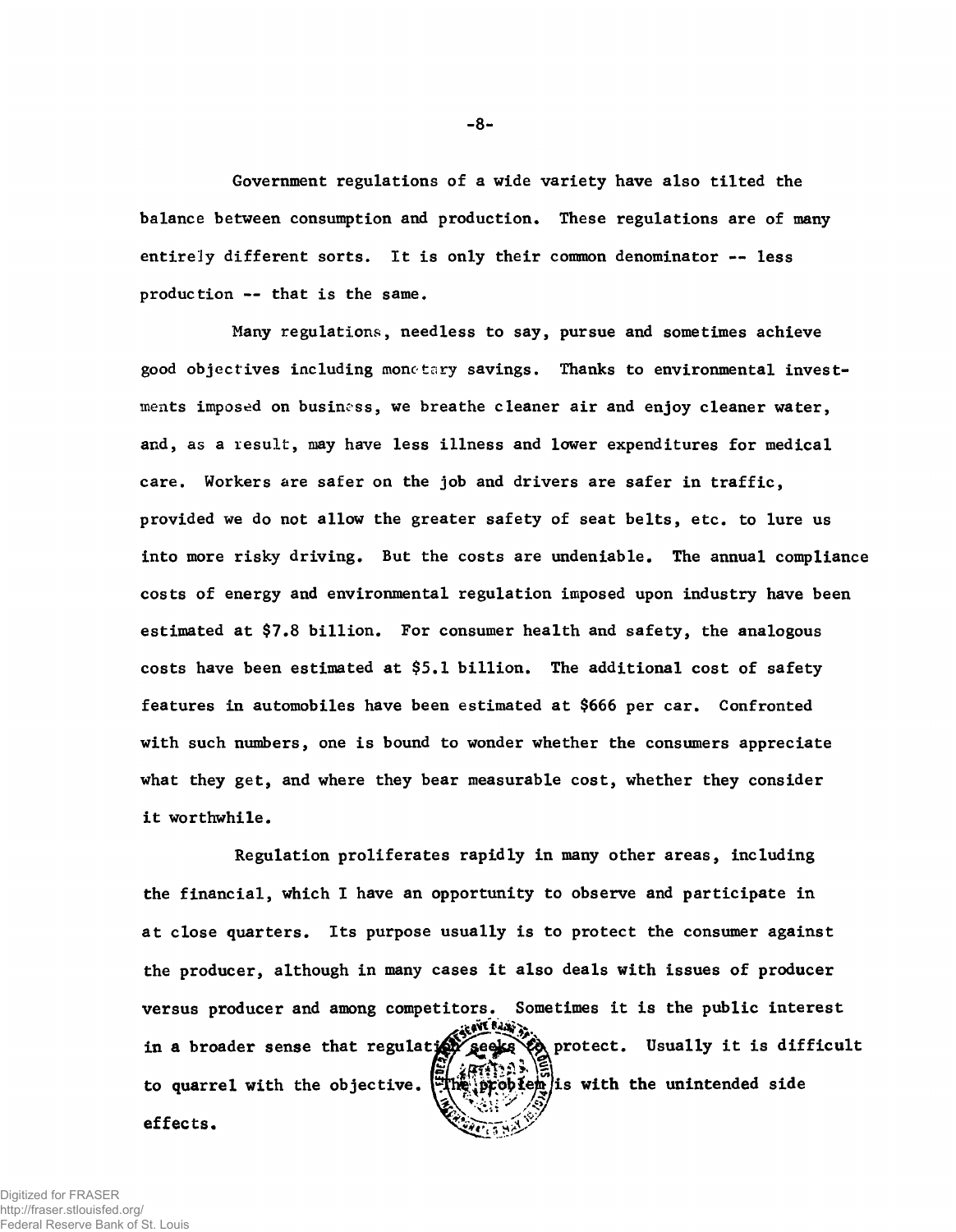Sometimes these side effects simply imply higher costs. Sometimes, however, there are unintended anti-competitive effects. It is particularly small businessmen, the small bankers, who are hard hit. They cannot personally keep up with the flood of regulation and often cannot afford in-house legal talent. A large firm or large bank, with a specialized staff, obtains a competitive advantage.

A few days ago, The Washington Post ran an editorial entitled "Regulation, Regulation, Regulation," in which they took to task the Congress and the Federal Reserve Board for producing 3,000 pages of interpretations and explanations on one single regulation, dealing with Truth in Lending. Few regulations had a better purpose, and few have ended up creating so much difficulty for bankers and other lenders. Not long ago a banker told me that he could not spend time with customers any more because he was so busy studying Federal Reserve regulations. Since he can be sued and penalized for failing to obey them, he is probably making a wise allocation of his time. But it is not clear that the customer gains.

In Washington, there exists a built-in momentum of regulatory activity that is a cause for deep concern. The Government, through all its labyrinthine channels, is geared up to produce regulation the way Detroit produces automobiles. Many thousands of people in Washington, dedicated and sincere, have assigned to them the job of turning out more regulations. They cannot go home at night with a sense of a job well done if they have not turned out some more regulation. Many people's careers,

-9-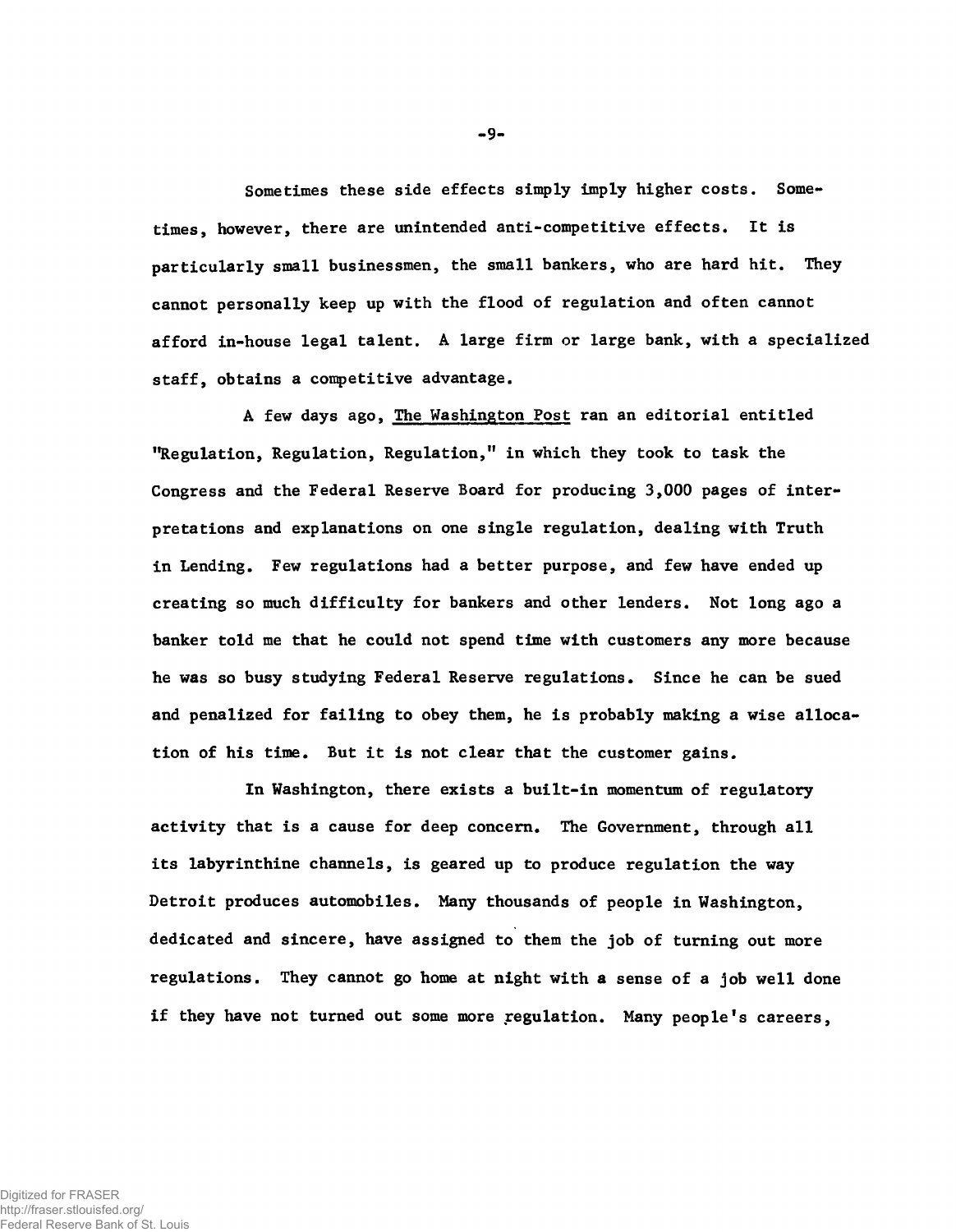in Congress and in the agencies, depend on their success in accomplishing more regulation. Their families' livelihood depends on more regulation being written. This way, the supply of new regulations becomes independent of the need for it.

The final result of anti-producer orientation of the U.S. economy is to be read in the productivity statistics. Historically, productivity, that is, output per work hour, has grown at 2-3 per cent, on the average, over many decades. Since the late 1960's, there has been a dramatic slowdown. The Council of Economic Advisers estimates annual productivity gains over the past five years at less than one per cent, down by one-half if not by more. Consumers' real per capita income and living standards accordingly have stagnated. Much of this slowdown must be attributed to regulatory, although the tax system and other factors also have contributed. The effort to benefit the consumer has turned against itself.

Low productivity has contributed to inflation. Because wage earners have been accustomed to good annual gains in the past, gains which the economy can now no longer provide, they have sought to overcome the slowdown of income gains by escalating their demands. They have only escalated inflation, and inflation, by hurting saving and investment, has further reduced productivity.

The value of our currency has declined in consequence. Compared to D-mark and yen, the dollar is worth roughly one-half of what it used to be. The United States has an enormous trade deficit while Germany and Japan have large surpluses. We are being outproduced and outsold around the world, as our nation of consumers vainly tries to compete with these nations of producers.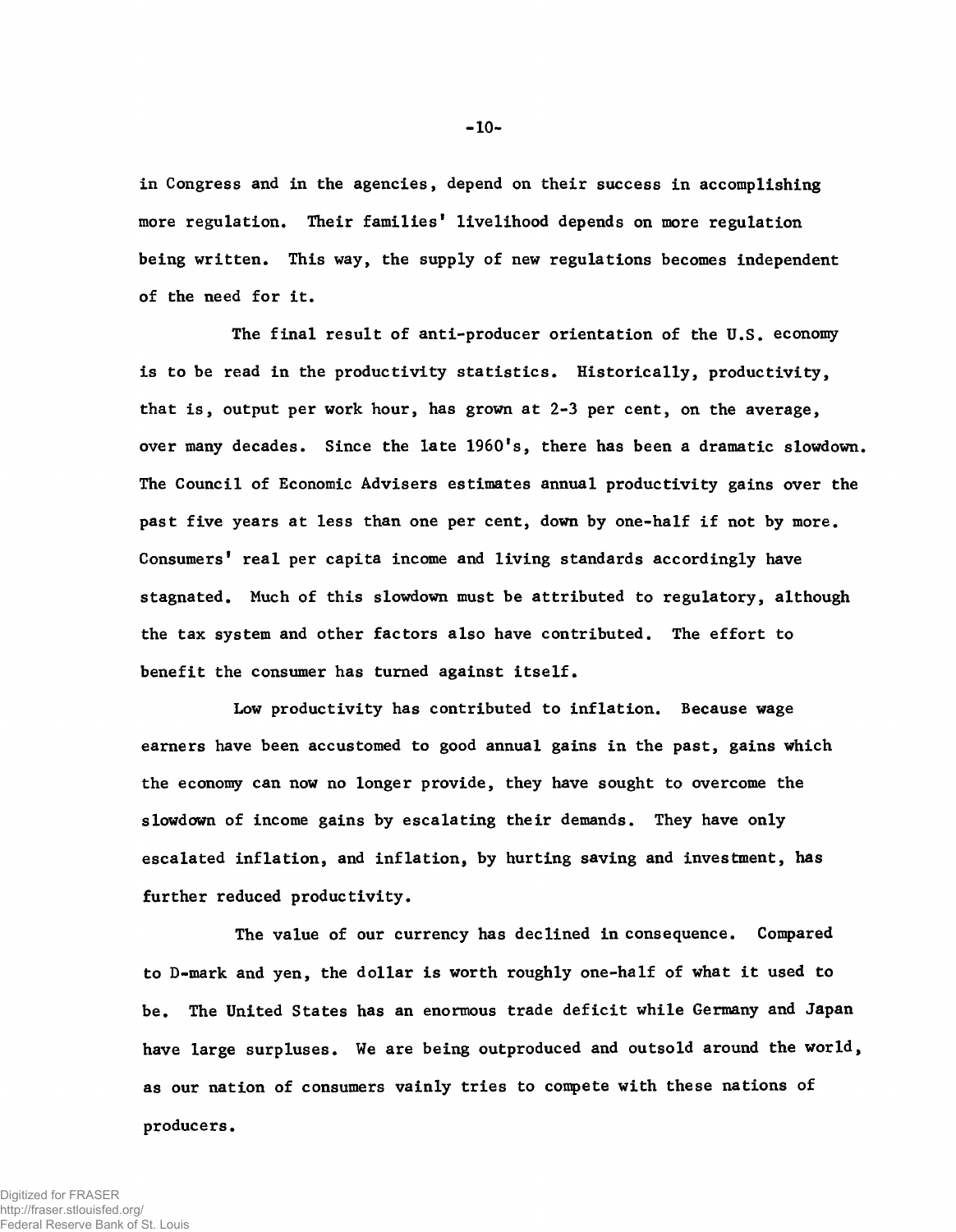What is to be done? To continue along the present path will bring continuing dissatisfaction at home and diminishing strength abroad. As we become poorer in relation to others, our influence and our ability to defend ourselves diminish. We need a new orientation.

1. We need to restore a better balance in the relative role of producer and consumer. We must stop taking production for granted, like rain from heaven that falls alike on the just and the unjust. The consumer cannot flourish when the producer cannot perform.

2. We need to review our tax system. The corporate tax, the capital gains tax, the treatment of "unearned" income must reflect the need for greater saving, investment, and productivity. Particularly during a period of inflation, the anti-production effects of these taxes need to be corrected.

3. The saver must be given a better break, especially the small saver. The present imbalance in our regulatory and tax framework which favors debt and penalizes thrift must be recognized as part of the antiproduction syndrome.

4. The institutionalized outpouring of regulation needs to be restrained. Whether this overpowering proliferation of Government activity is consistent with a free society may be debatable, but it certainly is not consistent with a productive society.

In a free society, it takes time for people to realize that Government is encroaching. In a totalitarian society, people naturally are much more conscious of encroachments. I had never believed that I